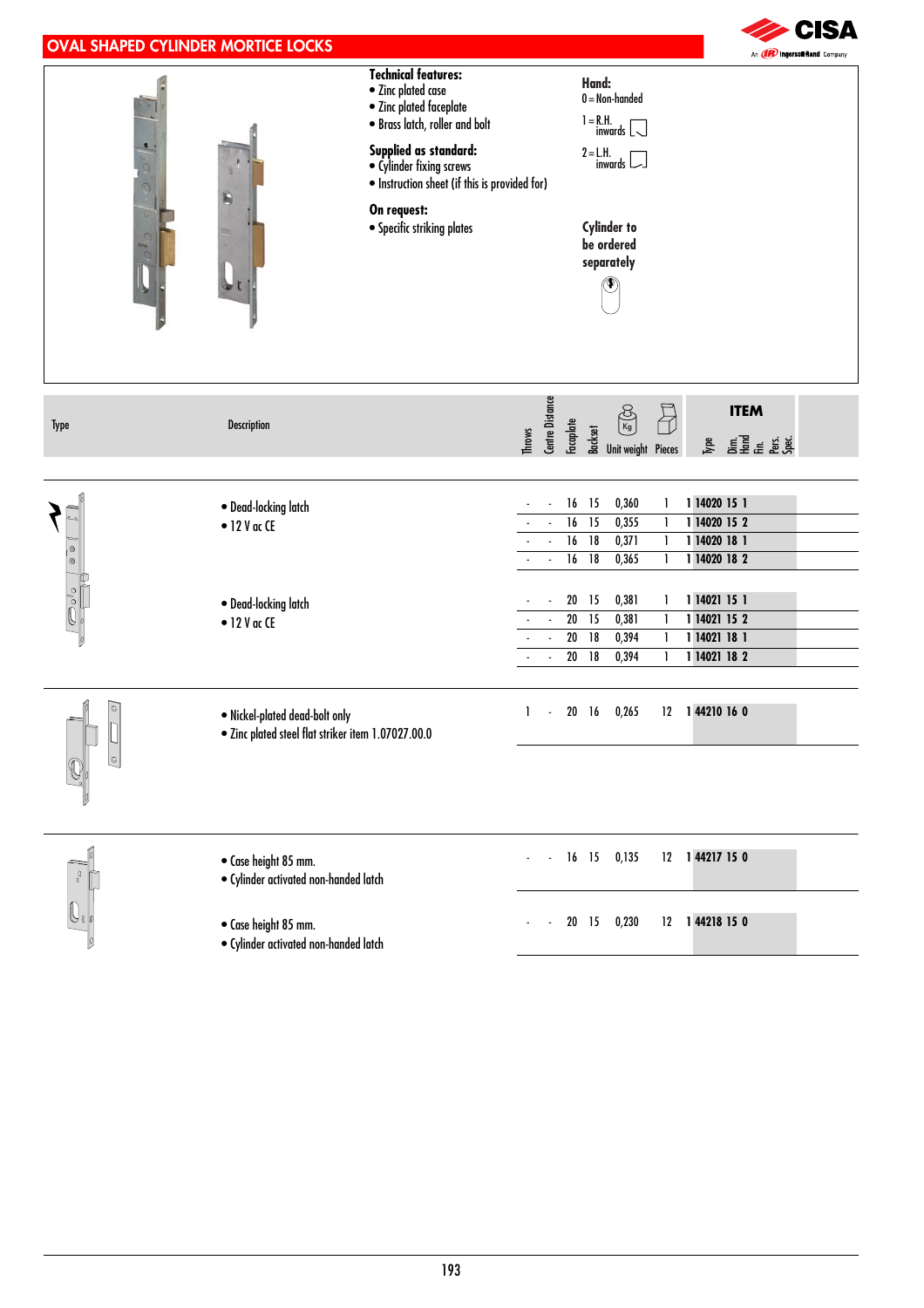|              | <b>OVAL SHAPED CYLINDER MORTICE LOCKS</b>                                                                               |                                  |                          |                                    |                       |                                                              |          |      |                             | SA                                   |
|--------------|-------------------------------------------------------------------------------------------------------------------------|----------------------------------|--------------------------|------------------------------------|-----------------------|--------------------------------------------------------------|----------|------|-----------------------------|--------------------------------------|
|              |                                                                                                                         |                                  |                          |                                    |                       |                                                              |          |      |                             | An <i>(IR)</i> Ingersol Rand Company |
|              | Description                                                                                                             |                                  | Centre Distance          |                                    |                       | 昌                                                            |          |      | <b>ITEM</b>                 |                                      |
| <b>Type</b>  |                                                                                                                         | Throws                           |                          | Facaplate                          |                       | $\frac{1}{2}$ $\frac{1}{2}$ $\frac{1}{2}$ Unit weight Pieces |          | Iype | 민준이 등<br>"블로 또 좋은           |                                      |
|              |                                                                                                                         |                                  |                          |                                    |                       |                                                              |          |      |                             |                                      |
|              |                                                                                                                         |                                  |                          |                                    |                       |                                                              |          |      |                             |                                      |
| $\int_0$     | . 4.5 mm. extra protruding dead-bolt and non-handed latch                                                               |                                  |                          | 69 14,7 25<br>69 14,7 30           |                       | 0,365<br>0,410                                               | 12<br>12 |      | 144219250<br>144219300      |                                      |
| 0            | • Latch can be activated by key                                                                                         |                                  |                          |                                    |                       |                                                              |          |      |                             |                                      |
| $\circ$      | · Dead-bolt and non-handed latch<br>. Latch can be activated by key except for locks with E=15 and 18                   |                                  | 69                       | $16$ 15                            |                       | 0,290                                                        | 12       |      | 144220 15 0                 |                                      |
|              |                                                                                                                         |                                  | 69                       | 16                                 | $\overline{18}$       | 0,310                                                        | 12       |      | 1 44220 18 0                |                                      |
|              |                                                                                                                         |                                  | 69                       | 16                                 | $\overline{25}$       | 0,350                                                        | 12       |      | 144220 25 0                 |                                      |
|              |                                                                                                                         |                                  | 69                       | 16                                 | 30                    | 0,390                                                        | 12       |      | 144220 30 0                 |                                      |
|              |                                                                                                                         |                                  | 69                       | 16                                 | $\overline{35}$       | 0,425                                                        | 12       |      | 144220 35 0                 |                                      |
|              | • Dead-bolt and non-handed latch<br>• Latch can be activated by key except for locks with E=15 and 18                   |                                  | 69                       | 20                                 | - 15                  | 0,305                                                        | 12       |      | 144221150                   |                                      |
|              |                                                                                                                         |                                  | 69                       | $\overline{20}$                    | $\overline{18}$       | 0,328                                                        | 12       |      | 144221180                   |                                      |
|              |                                                                                                                         |                                  | 69                       | $\overline{20}$                    | $\overline{25}$       | 0,360                                                        | 12       |      | 144221250                   |                                      |
|              |                                                                                                                         |                                  | 69                       | $\overline{20}$                    | 30                    | 0,405                                                        | 12       |      | 1 44221 30 0                |                                      |
|              |                                                                                                                         |                                  | 69                       | $20\quad 35$                       |                       | 0,430                                                        | 12       |      | 1 44221 35 0                |                                      |
|              |                                                                                                                         |                                  |                          |                                    |                       |                                                              |          |      |                             |                                      |
|              |                                                                                                                         | 2                                |                          | 69 14,7 25                         |                       | 0,390                                                        | 12       |      | 144224 25 0                 |                                      |
| $\mathbb{I}$ | . 4.5 mm. extra protruding dead-bolt and non-handed latch<br>. Latch can be activated by key except for locks with E=25 | $\mathbf{2}$                     |                          | 69 14,7 30                         |                       | 0,434                                                        | 12       |      | 144224 30 0                 |                                      |
| ◎            |                                                                                                                         |                                  |                          |                                    |                       |                                                              |          |      |                             |                                      |
| $\circ$      | · Dead-bolt and non-handed latch                                                                                        | 2                                | 69                       | $16$ 15                            |                       | 0,318                                                        | 12       |      | 144225 15 0                 |                                      |
|              | . Latch can be activated by key except for locks with E=15-18-25                                                        | $\boldsymbol{2}$                 | 69                       | 16                                 | 18                    | 0,335                                                        | 12       |      | 144225 18 0                 |                                      |
|              |                                                                                                                         | $\boldsymbol{2}$                 | 69                       | 16                                 | 25                    | 0,374                                                        | 12       |      | 1 44225 25 0                |                                      |
|              |                                                                                                                         | $\boldsymbol{2}$                 | 69                       | 16                                 | $30\,$                | 0,416                                                        | 12       |      | 1 44225 30 0                |                                      |
|              |                                                                                                                         | $\boldsymbol{2}$                 | 69                       | 16 35                              |                       | 0,454                                                        | 12       |      | 1 44225 35 0                |                                      |
|              |                                                                                                                         |                                  |                          |                                    |                       |                                                              |          |      |                             |                                      |
|              | • Dead-bolt and non-handed latch                                                                                        | $\mathbf{Z}$                     | 69<br>69                 | 20 15<br>$20\,$                    | 18                    | 0,336<br>0,355                                               | 12<br>12 |      | 144226 15 0<br>1 44226 18 0 |                                      |
|              | . Latch can be activated by key except for locks with E=15-18-25                                                        | $\mathbf{2}$<br>$\boldsymbol{2}$ | 69                       | $\overline{20}$                    | $\overline{25}$       | 0,385                                                        | 12       |      | 144226 25 0                 |                                      |
|              |                                                                                                                         | $\boldsymbol{2}$                 | 69                       | $20\,$                             | 30                    | 0,433                                                        | 12       |      | 144226 30 0                 |                                      |
|              |                                                                                                                         | $\mathbf{2}$                     | 69                       | 20 35                              |                       | 0,465                                                        | 12       |      | 144226 35 0                 |                                      |
|              |                                                                                                                         |                                  |                          |                                    |                       |                                                              |          |      |                             |                                      |
|              |                                                                                                                         |                                  |                          | 16 15                              |                       | 0,235                                                        | 12       |      | 144227 150                  |                                      |
| ŋ            | · Case height 85 mm.<br>· Handle activated non-handed latch                                                             |                                  |                          |                                    |                       |                                                              |          |      |                             |                                      |
| ©            |                                                                                                                         |                                  |                          |                                    |                       |                                                              |          |      |                             |                                      |
|              | · Case height 85 mm.                                                                                                    |                                  |                          | 20 15                              |                       | 0,180                                                        | $12 \,$  |      | 144228 15 0                 |                                      |
|              | · Handle activated non-handed latch                                                                                     |                                  |                          |                                    |                       |                                                              |          |      |                             |                                      |
|              |                                                                                                                         |                                  |                          |                                    |                       |                                                              |          |      |                             |                                      |
|              |                                                                                                                         |                                  |                          |                                    |                       |                                                              |          |      |                             |                                      |
| $\circ$      | · Adjustable dead-bolt and roller                                                                                       |                                  |                          | $16$ 15                            |                       | 0,265                                                        | 12       |      | 144230 15 0                 |                                      |
|              |                                                                                                                         |                                  |                          | $\overline{16}$                    | $\overline{18}$       | 0,292                                                        | 12       |      | 144230 18 0                 |                                      |
|              |                                                                                                                         |                                  |                          | $\overline{16}$<br>$\overline{16}$ | $\overline{25}$<br>30 | 0,340<br>0,375                                               | 12<br>12 |      | 144230 25 0<br>144230 30 0  |                                      |
|              |                                                                                                                         |                                  | $\overline{\phantom{a}}$ | 16                                 | $\overline{35}$       | 0,408                                                        | 12       |      | 144230 35 0                 |                                      |
|              |                                                                                                                         |                                  |                          |                                    |                       |                                                              |          |      |                             |                                      |
|              | · Adjustable dead-bolt and roller                                                                                       |                                  |                          | 20                                 | - 15                  | 0,293                                                        | 12       |      | 1 44231 15 0                |                                      |
|              |                                                                                                                         |                                  |                          | $\overline{20}$                    | $\overline{18}$       | 0,313                                                        | 12       |      | 1 44231 18 0                |                                      |
|              |                                                                                                                         |                                  |                          | $20\,$                             | 25                    | 0,359                                                        | 12       |      | 1 44231 25 0                |                                      |
|              |                                                                                                                         |                                  |                          | $20\,$                             | $30\,$                | 0,391                                                        | 12       |      | 1 44231 30 0                |                                      |
|              |                                                                                                                         |                                  |                          | $20\,$                             | 35                    | 0,426                                                        | 12       |      | 1 44231 35 0                |                                      |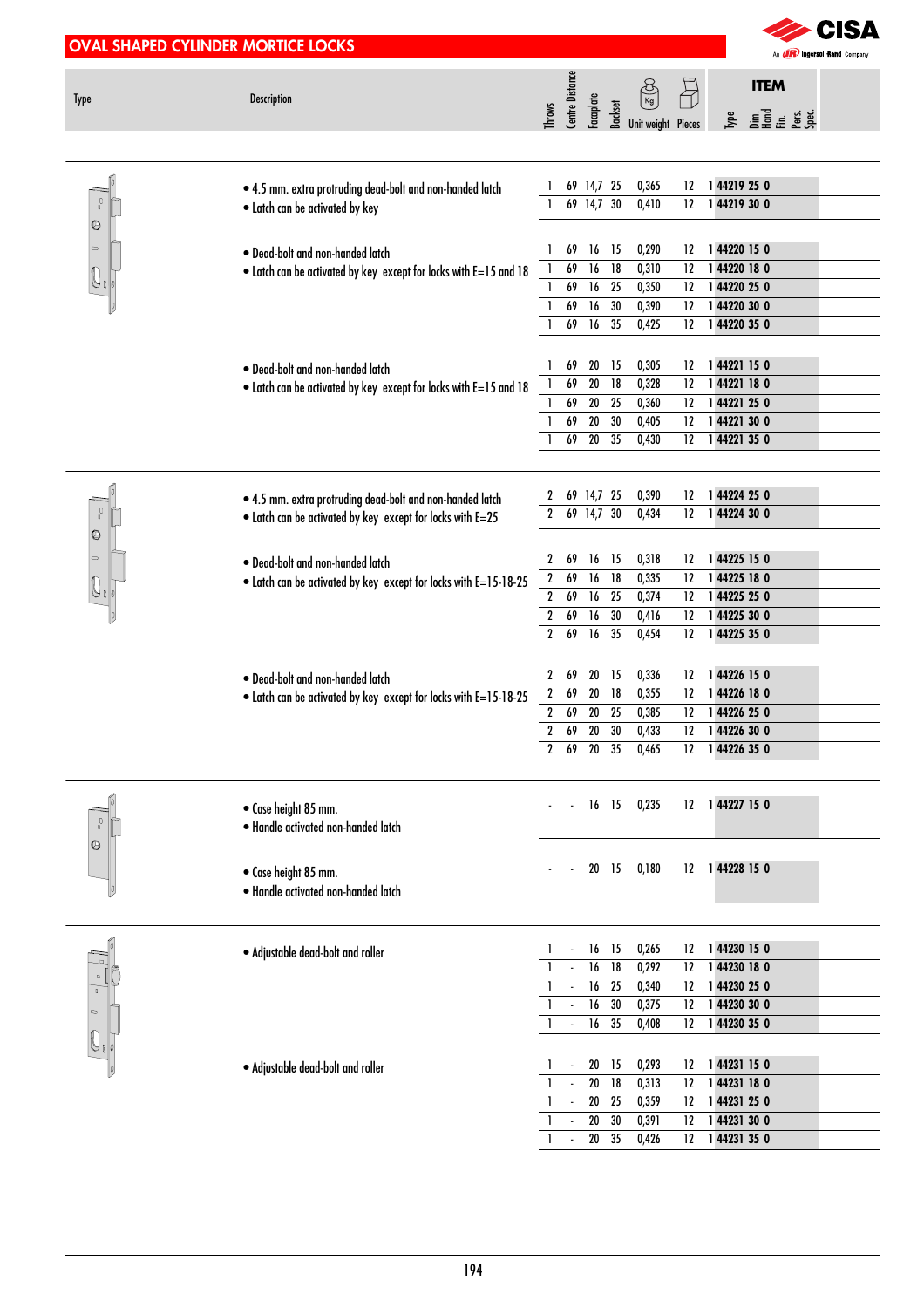|                               | <b>OVAL SHAPED CYLINDER MORTICE LOCKS</b>   | <b>CISA</b><br>An <b>(IR)</b> Ingersoll Rand Company                                                                                                                                                         |
|-------------------------------|---------------------------------------------|--------------------------------------------------------------------------------------------------------------------------------------------------------------------------------------------------------------|
| Type                          | <b>Description</b>                          | Centre Distance<br>Facaplate<br><b>ITEM</b><br>$\bigoplus$<br>$\bigotimes_{K\oplus}$<br>$\frac{1}{2}$ $\frac{1}{2}$ $\frac{1}{2}$ $\frac{1}{2}$ $\frac{1}{2}$ Unit weight Pieces<br>Throws                   |
|                               | · Adjustable dead-bolt and roller           | 15<br>0,300<br>144235 15 0<br>2<br>16<br>12                                                                                                                                                                  |
| $\blacksquare$                |                                             | $\mathbf 2$<br>$\overline{16}$<br>$\overline{18}$<br>144235 18 0<br>0,320<br>12                                                                                                                              |
| O                             |                                             | $\overline{2}$<br>16<br>144235 25 0<br>25<br>0,366<br>$12 \,$<br>$\overline{\phantom{a}}$                                                                                                                    |
| $\circ$                       |                                             | $\overline{2}$<br>16<br>30<br>144235 30 0<br>$\mathcal{L}_{\mathcal{A}}$<br>0,398<br>$12 \,$<br>$\overline{2}$                                                                                               |
| $\vert\!\!\!\vert\!\!\!\vert$ |                                             | $\overline{16}$<br>35<br>1 44235 35 0<br>0,434<br>12                                                                                                                                                         |
|                               |                                             | 2<br>$20\,$<br>15<br>0,320<br>1 44236 15 0<br>12<br>$\overline{\phantom{a}}$                                                                                                                                 |
|                               | · Adjustable dead-bolt and roller           | $\overline{\mathbf{2}}$<br>$\overline{20}$<br>0,340<br>18<br>12<br>1 44236 18 0                                                                                                                              |
|                               |                                             | $\overline{2}$<br>$\overline{20}$<br>0,415<br>144236 25 0<br>25<br>12                                                                                                                                        |
|                               |                                             | $\overline{\mathbf{r}}$<br>144236 30 0<br>$20\,$<br>30<br>0,419<br>12                                                                                                                                        |
|                               |                                             | $\overline{2}$<br>$\overline{20}$<br>1 44236 35 0<br>35<br>0,454<br>12                                                                                                                                       |
|                               | • Case height 70 mm.<br>· Adjustable roller | $16$ 15<br>0,135<br>12 1 44237 15 0                                                                                                                                                                          |
|                               | • Case height 70 mm.<br>· Adjustable roller | 20 15<br>144238 15 0<br>0,145<br>12                                                                                                                                                                          |
|                               |                                             |                                                                                                                                                                                                              |
|                               | · Dead-bolt only                            | 16 15<br>0,180<br>144240 15 0<br>12                                                                                                                                                                          |
| $\circ$                       |                                             | 16<br>18<br>0,199<br>144240 18 0<br>12                                                                                                                                                                       |
|                               |                                             | 144240 25 0<br>16<br>25<br>0,234<br>12<br>$\overline{\phantom{a}}$                                                                                                                                           |
|                               |                                             | 30<br>144240 30 0<br>16<br>0,261<br>$\overline{\phantom{a}}$<br>12<br>$\overline{35}$<br>1 44240 35 0<br>16<br>0,290<br>$\mathbf{I}$<br>12<br>$\overline{\phantom{a}}$                                       |
|                               |                                             |                                                                                                                                                                                                              |
|                               | • Dead-bolt only                            | 12 1 44241 15 0<br>20 15<br>0,195                                                                                                                                                                            |
|                               |                                             | 0,211<br>12 1 44241 18 0<br>$20$ 18                                                                                                                                                                          |
|                               |                                             | $20\,$<br>25<br>0,246<br>1 44241 25 0<br>12                                                                                                                                                                  |
|                               |                                             | ${\bf 20}$<br>30<br>1 44241 30 0<br>0,273<br>12<br>$\overline{\phantom{a}}$                                                                                                                                  |
|                               |                                             | $20\,$<br>35<br>1 44241 35 0<br>0,300<br>12<br>$\overline{\phantom{a}}$                                                                                                                                      |
|                               | . Dead bolt only (without protrusion)       | 1 44242 15 0<br>2 69 20 15<br>0,175<br>12                                                                                                                                                                    |
|                               |                                             |                                                                                                                                                                                                              |
|                               | · Dead-bolt only                            | 1 44245 15 0<br>0,210<br>12<br>2<br>16<br>15                                                                                                                                                                 |
| $\circ$                       |                                             | $\boldsymbol{2}$<br>$\overline{16}$<br>$\overline{18}$<br>0,225<br>12<br>1 44245 18 0                                                                                                                        |
|                               |                                             | $\overline{\mathbf{r}}$<br>$\overline{25}$<br>16<br>0,256<br>1 44245 25 0<br>12                                                                                                                              |
|                               |                                             | $\overline{\mathbf{2}}$<br>30<br>$\Box$<br>$16\,$<br>0,286<br>1 44245 30 0<br>12                                                                                                                             |
|                               |                                             | $\overline{\mathbf{2}}$<br>16<br>35<br>0,315<br>1 44245 35 0<br>12<br>$\overline{\phantom{a}}$                                                                                                               |
|                               |                                             |                                                                                                                                                                                                              |
|                               | · Dead-bolt only                            | 1 44246 15 0<br>$\boldsymbol{\mathsf{2}}$<br>$20\,$<br>15<br>0,220<br>12<br>$\overline{\phantom{a}}$<br>$\overline{20}$<br>$\boldsymbol{2}$<br>18<br>0,239<br>1 44246 18 0<br>12<br>$\overline{\phantom{a}}$ |
|                               |                                             | $\overline{\mathbf{r}}$<br>${\bf 20}$<br>25<br>0,274<br>1 44246 25 0<br>12<br>$\overline{\phantom{a}}$                                                                                                       |
|                               |                                             | $\boldsymbol{2}$<br>$\overline{20}$<br>30<br>0,300<br>1 44246 30 0<br>12<br>$\overline{\phantom{a}}$                                                                                                         |
|                               |                                             | $\overline{\mathbf{r}}$<br>$\overline{20}$<br>35<br>0,329<br>1 44246 35 0<br>12<br>$\sim$                                                                                                                    |